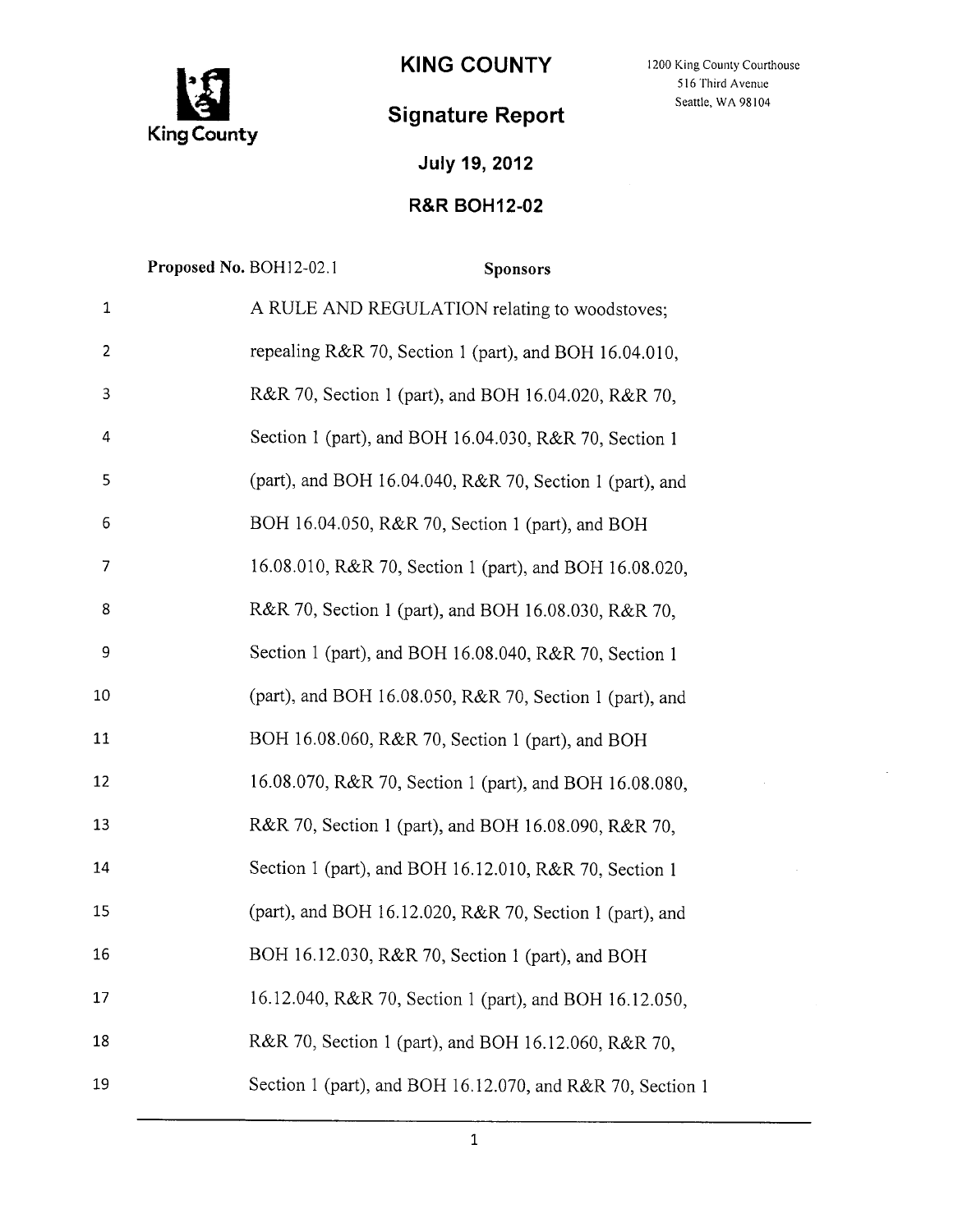| 20 | (part), and BOH 16.12.080; enacted pursuant to RCW                     |  |  |
|----|------------------------------------------------------------------------|--|--|
| 21 | 70.05.060, including the latest amendments or revisions                |  |  |
| 22 | thereto.                                                               |  |  |
| 23 | BE IT ADOPTED BY THE KING COUNTY BOARD OF HEALTH:                      |  |  |
| 24 | SECTION 1. R&R 70, Section 1 (part), and BOH 16.04.010 are each hereby |  |  |
| 25 | repealed.                                                              |  |  |
| 26 | SECTION 2. R&R 70, Section 1 (part), and BOH 16.04.020 are each hereby |  |  |
| 27 | repealed.                                                              |  |  |
| 28 | SECTION 3. R&R 70, Section 1 (part), and BOH 16.04.030 are each hereby |  |  |
| 29 | repealed.                                                              |  |  |
| 30 | SECTION 4. R&R 70, Section 1 (part), and BOH 16.04.040 are each hereby |  |  |
| 31 | repealed.                                                              |  |  |
| 32 | SECTION 5. R&R 70, Section 1 (part), and BOH 16.04.050 are each hereby |  |  |
| 33 | repealed.                                                              |  |  |
| 34 | SECTION 6. R&R 70, Section 1 (part), and BOH 16.08.010 are each hereby |  |  |
| 35 | repealed.                                                              |  |  |
| 36 | SECTION 7. R&R 70, Section 1 (part), and BOH 16.08.020 are each hereby |  |  |
| 37 | repealed.                                                              |  |  |
| 38 | SECTION 8. R&R 70, Section 1 (part), and BOH 16.08.030 are each hereby |  |  |
| 39 | repealed.                                                              |  |  |
| 40 | SECTION 9. R&R 70, Section 1 (part), and BOH 16.08.040 are each hereby |  |  |
| 41 | repealed.                                                              |  |  |

 $\sim$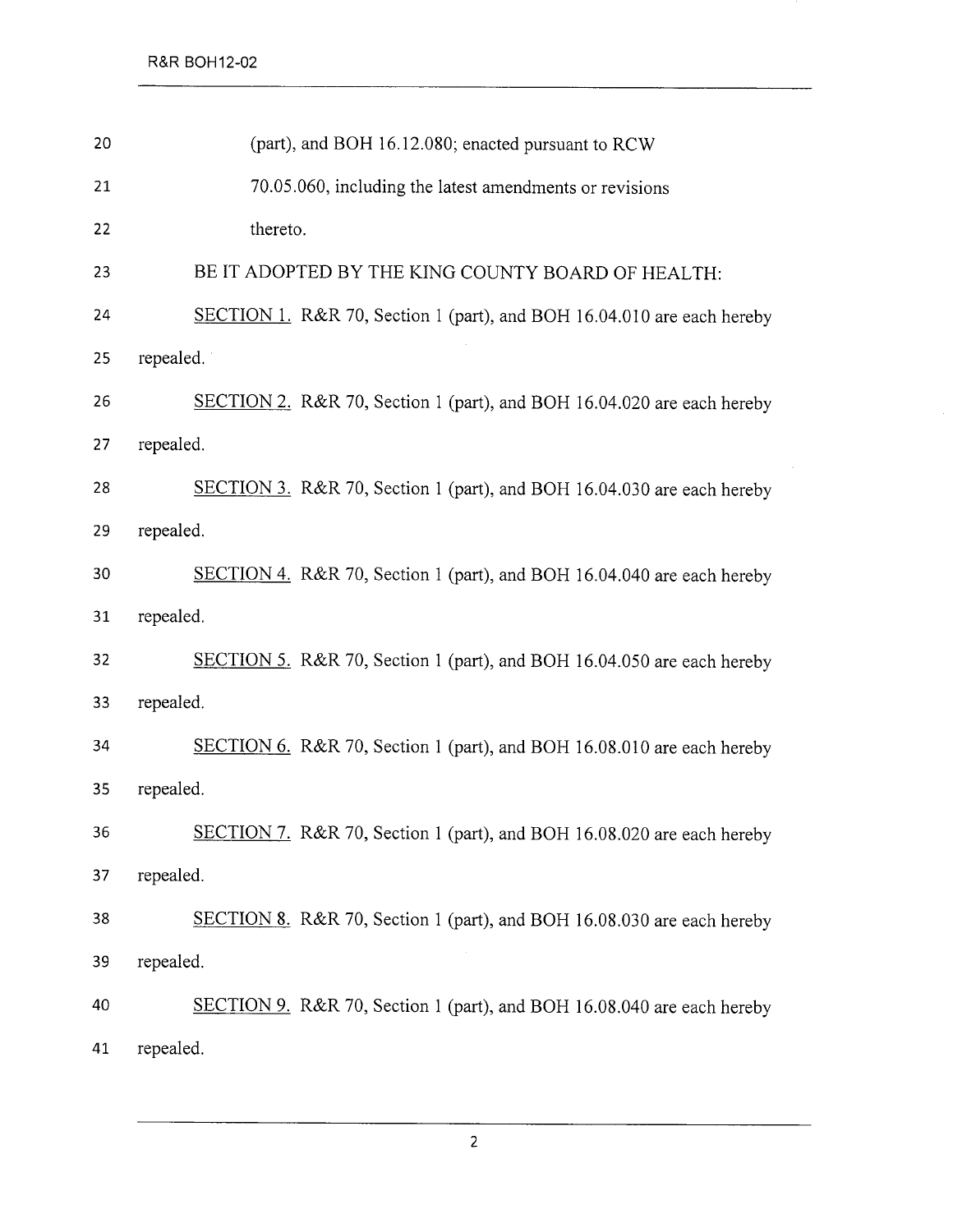| 42 | SECTION 10. R&R 70, Section 1 (part), and BOH 16.08.050 are each hereby |  |  |
|----|-------------------------------------------------------------------------|--|--|
| 43 | repealed.                                                               |  |  |
| 44 | SECTION 11. R&R 70, Section 1 (part), and BOH 16.08.060 are each hereby |  |  |
| 45 | repealed.                                                               |  |  |
| 46 | SECTION 12. R&R 70, Section 1 (part), and BOH 16.08.070 are each hereby |  |  |
| 47 | repealed.                                                               |  |  |
| 48 | SECTION 13. R&R 70, Section 1 (part), and BOH 16.08.080 are each hereby |  |  |
| 49 | repealed.                                                               |  |  |
| 50 | SECTION 14. R&R 70, Section 1 (part), and BOH 16.08.090 are each hereby |  |  |
| 51 | repealed.                                                               |  |  |
| 52 | SECTION 15. R&R 70, Section 1 (part), and BOH 16.12.010 are each hereby |  |  |
| 53 | repealed.                                                               |  |  |
| 54 | SECTION 16. R&R 70, Section 1 (part), and BOH 16.12.020 are each hereby |  |  |
| 55 | repealed.                                                               |  |  |
| 56 | SECTION 17. R&R 70, Section 1 (part), and BOH 16.12.030 are each hereby |  |  |
| 57 | repealed.                                                               |  |  |
| 58 | SECTION 18. R&R 70, Section 1 (part), and BOH 16.12.040 are each hereby |  |  |
| 59 | repealed.                                                               |  |  |
| 60 | SECTION 19. R&R 70, Section 1 (part), and BOH 16.12.050 are each hereby |  |  |
| 61 | repealed.                                                               |  |  |
| 62 | SECTION 20. R&R 70, Section 1 (part), and BOH 16.12.060 are each hereby |  |  |
| 63 | repealed.                                                               |  |  |

3